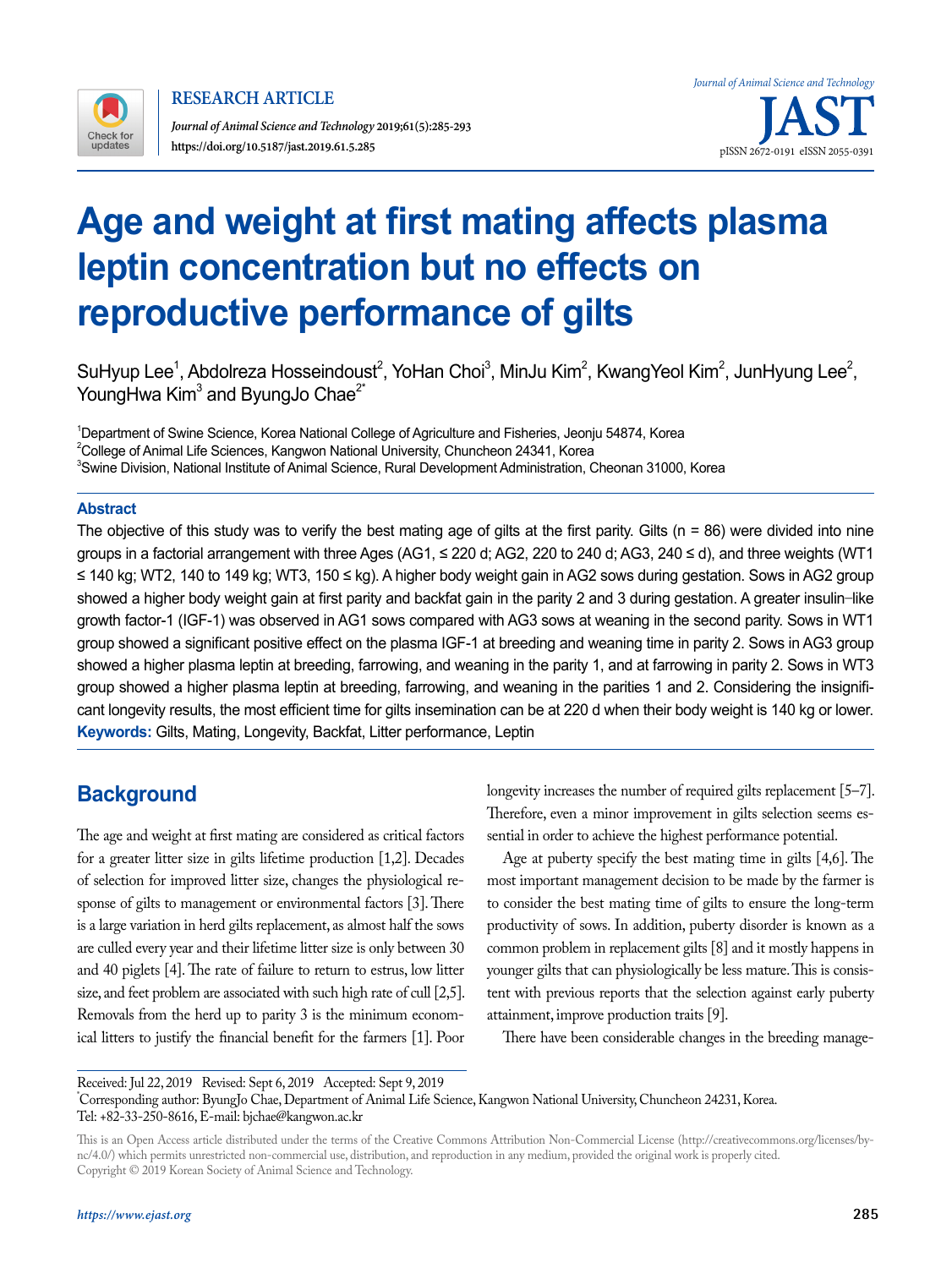## **JAST**

ment in herds during the past decades. From a modern industry perspective, an *ad libitum* feeding program is used by many producers in highly prolific developing gilts during the growing period, mostly because of group housing until breeding. In several recent experiments the longevity and performance of gilts have shown to be affected by weight at puberty [7]. Lower body fat content, and higher body weight have been associated with lean growth in the current genotypes [10]. Repeated studies have reported a positive relationship between high body weight at puberty and ovulation rate in gilts [7]. However, a higher body weight has been associated with an increased prematurely culled, mainly due to higher rates of lameness [1,2]. Regarding the genetic background and selection for lean growth, the exact age or weight at puberty is practically unknown. To ensure reproductive performance of the gilts, the traditional managements need to be modified based on accurate mating weight and age, however, it is not easy to define the best age and weight and their effects on longevity. The objective of the present study was to investigate the effect of gilt mating age and weight on the longevity and reproductive factors of sows.

## **Materials and Methods**

#### **Animals, diets and management**

A total of 86 gilts records during the period 2016 to 2017 from Yorkshire × Landrace sows were collected. Gilts were divided into nine groups as a factorial arrangement on the basis of three Ages (AG) including AG1 (≤ 220 d), AG2 (220 to 240 d), and AG3 (240 ≤ d), and three weights including WT1 (≤ 140 kg), WT2 (140 to 149 kg), and WT3 (150  $\leq$  kg) at the first mating time. All the sows were fed a common corn-soybean meal based diet as per NRC [11] requirements for gilts, gestation and lactation. A grain-soybean meal diet fortified similarly to a gestation diet is generally satisfactory for meeting the nutrient needs of the mature boar. During gestation, sows were housed in individual stalls for the 109 days after breeding and then moved to farrowing rooms housed individually in fully slatted farrowing crates after sows were washed and their body weight and backfat recorded. Each crate had a single feeder, and water was always available through a nipple drinker. The farrowing room temperature was maintained at approximately 18℃ to 20℃. Rooms were mechanically ventilated. A heat lamp and mat were provided for newborn piglets in each crate. After weaning, sows were returned to their gestation housing systems.

#### **Data collection and measurements**

Sows were weighed and introduced to their lactation diets, beginning from day 109 of gestation and were provided with 2.5 kg of feed until parturition. Cross-fostering was encouraged within the first 2 days of farrowing. After farrowing, the feed was gradually increased through d 5, and then sows were allowed *ad libitum* intake until weaning (d 24). Sows were fed twice daily at 07:30 and 16:30 h such that they were allowed *ad libitum* access to feed and water. The quantity of feed provided per sow was recorded daily from d 1 to 24. Feed refusals were weighed and recorded at weaning. No creep feed was provided to suckling piglets. Sow body weight and ultrasonic backfat depth at the P2 position were measured on d 109 of gestation and at weaning (d 24). Loss of body weight and backfat thickness during lactation was calculated by subtracting the values at weaning from values at d 109 of gestation. Litters were weighed on d 1 and 24. The parity of the sow and litter size at birth and weaning were evaluated. Total piglets born alive until 5 parities were calculated with consideration of sow retention rate by summing the number piglets produced for all gilts that were initially artificially inseminated [4]. If a sow did not produce a litter in any parity, total born alive of the sow was recorded as 0 for the current parity.

At the first breeding time, day 1 (post farrowing), and day 24 (weaning, after piglet removal) of lactation, 10-mL blood samples were collected after feeding at 15-min intervals for 6 h from 09:00 to 15:00 for analysis of insulin‐like growth factor-1 (IGF-1) and leptin by kits (Endocrine Technologies Inc., USA) were used and their concentrations were determined in duplicate by ELISA using the Biolog MicroStation system.

Approximately 25 mL of colostrum and milk samples were manually collected from each sow on days 1 and 10 postpartum respectively to evaluate their composition. Sows were given 1 mL of oxytocin (1 U/mL) to stimulate milk release. Milk was manually collected from all functional teats after alcohol swabbing. Milk samples were immediately frozen at –20℃ and analyzed using an infrared milk analyzer (Milko Scan 133B. Analyser; Foss Electric, Hillerod, Denmark).

#### **Statistical analysis**

Data generated in the present experiment was analyzed as a 3 × 3 factorial arrangement in a completely randomized design. Data were replicated over time, whereas the age and weight at first mating were the fixed effect. Sow was considered the experimental unit. The main effects of parameters, and their interactions were determined by mixed procedure of SAS statistical program (SAS Inst., Inc., Cary, NC, USA). A  $p$ -values  $\leq 0.05$  were considered statistically significant. The data were tested for main effects of age, weight at first mating, and their possible interaction. The following model statement was used:

$$
Y_{ijt} = \mu + \alpha_i + \beta_j + \gamma_t + \alpha \beta_{ij} + \varepsilon_{ijt}
$$

where  $Y_{ijt}$  = measured response,  $\mu$  = overall mean,  $\alpha_i$  = age effect,  $\beta_j$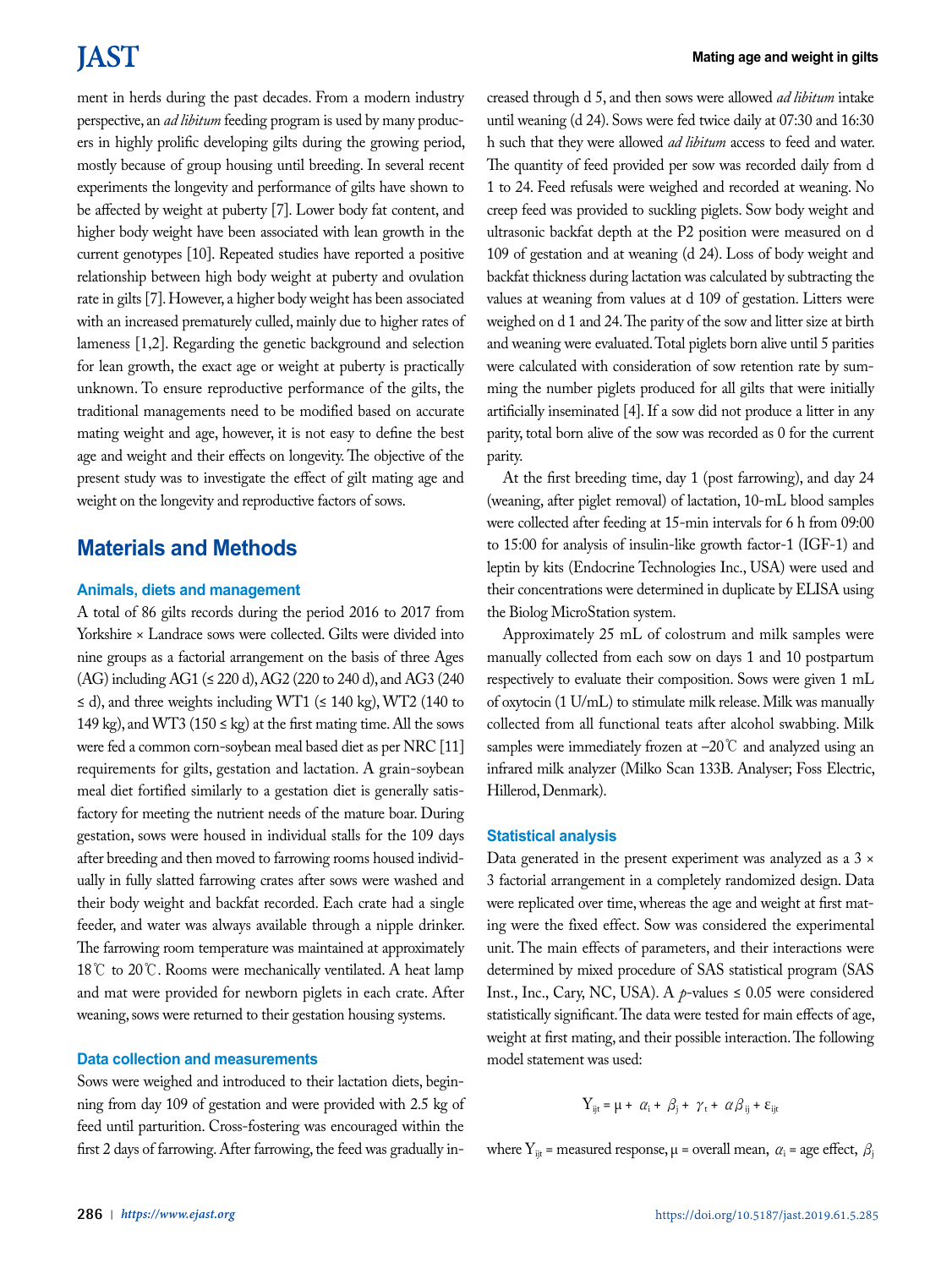#### **SuHyup Lee, et al.**

= weight effect,  $\gamma_t$  = the fixed time effect when the measurement was taken,  $\alpha \beta_{ii}$  = interaction between housing and back fat effect, and  $\varepsilon_{ijt}$  = residual error.

## **Results**

#### **Body weight and longevity**

The first parity average body weight of AG1, AG2, and AG3 groups at insemination were 145.7, 147.8, and 151.2 kg respectively (Table 1). No difference in body weight was observed between sows in AG groups at mating time, however, sows in AG3 group tended  $(p = 0.09)$  to have increased body weight compared with AG1 during parity 1 and 2. Sows in WT3 group showed significantly the highest ( $p < 0.05$ ) body weight at mating during parities 1, 2, and 4. There was a tendency ( $p = 0.08$ ) for a higher body weight in WT3 sows compared with WT1 sows during parity 3. At d 109 of gestation, the only body weight difference among AG groups was observed at the first party, where sows in AG3 and AG1 groups showed the highest ( $p < 0.01$ ) and lowest  $(p < 0.01)$  body weight, respectively. There were no differences in body weight between the groups for the second, third, forth, and fifth parities. At d 109 of gestation, sows in WT3 group had the highest body weight ( $p < 0.05$ ) at the parities 1, 2, and 3, but there was no difference among the groups in the fifth parity. At weaning time, sows in AG3 group had the highest ( $p < 0.05$ ) body weight at the first parity, however, no difference was observed among the groups in the second, third, fourth, and fifth parities. At weaning time, a higher body weight was observed in sows in WT3 group in the first, second and third parities, but there was no difference (*p* < 0.01) in body weight between the groups in the second, and third parities. There was no association between the age and weight of sows at mating and longevity.

#### **Backfat thickness**

The backfat thickness at insemination, gestation, and weaning are shown in Table 2. At insemination time, the backfat thickness was tended  $(p = 0.09)$  to be higher in sows in AG3 group compared with AG1 sows in the first, and second parities, and was not influenced between sows in AG groups in parities 3, 4, and 5. At insemination time, the backfat thickness was higher ( $p < 0.05$ ) in WT3 sows compared with WT1 and WT2 sows in the first and second parities ( $p < 0.05$ ), but no difference was observed between WT sows in the third, forth, and fifth parities. At d 109 of gestation, there was no difference between the sows in AG groups,

**Table 1. Effects of age (AG) and weight (WT) of gilts at first mating on mating weight, gestation weight, weaning weight, and longevity over five consecutive parities**

|                                        | AG (days)   |           |                    |                 | WT (kg)            |                    |            | p-value       |           |                |
|----------------------------------------|-------------|-----------|--------------------|-----------------|--------------------|--------------------|------------|---------------|-----------|----------------|
|                                        | < 220       | 220-240   | $241 \leq$         | < 140           | 140-149            | $150 \leq$         | <b>SEM</b> | $\mathsf{AG}$ | <b>WT</b> | $AG \times WT$ |
| Mating age                             | 217.3       | 235.0     | 246.5              | 219.5           | 233.1              | 240.0              |            |               |           |                |
| Body weight at mating (kg)             |             |           |                    |                 |                    |                    |            |               |           |                |
| Parity 1                               | 145.7       | 147.8     | 151.2              | $134.3^\circ$   | $145.1^{b}$        | $155.0^a$          | 2.26       | 0.071         | < 0.01    | 0.354          |
| Parity 2                               | 164.8       | 170.9     | 172.0              | $161.9^\circ$   | $168.4^{b}$        | $175.7^a$          | 3.56       | 0.087         | < 0.01    | 0.619          |
| Parity 3                               | 182.9       | 186.2     | 187.0              | 180.0           | 183.7              | 191.6              | 5.11       | 0.660         | 0.080     | 0.525          |
| Parity 4                               | 197.4       | 201.4     | 200.9              | $193.5^{b}$     | $198.6^{b}$        | $206.3^a$          | 4.12       | 0.646         | 0.042     | 0.199          |
| Parity 5                               | 217.8       | 220.2     | 217.2              | 211.6           | 219.9              | 220.8              | 4.29       | 0.694         | 0.127     | 0.381          |
| Body weight at d 109 of gestation (kg) |             |           |                    |                 |                    |                    |            |               |           |                |
| Parity 1                               | $182.9^{b}$ | $191.1^a$ | $193.6^a$          | $180.1^\circ$   | $189.1^{b}$        | $195.6^{\circ}$    | 2.27       | < 0.01        | < 0.01    | 0.549          |
| Parity 2                               | 198.2       | 203.7     | 204.8              | $194.7^\circ$   | 200.9 <sup>b</sup> | 209.7 <sup>a</sup> | 3.45       | 0.112         | < 0.01    | 0.737          |
| Parity 3                               | 211.7       | 215.8     | 214.1              | $206.1^\circ$   | $212.6^{b}$        | 220.9 <sup>a</sup> | 3.38       | 0.530         | < 0.01    | 0.398          |
| Parity 4                               | 226.6       | 231.8     | 229.1              | 221.6           | 228.8              | 234.9              | 6.69       | 0.813         | 0.055     | 0.280          |
| Parity 5                               | 247.3       | 250.0     | 245.1              | 240.4           | 248.3              | 250.9              | 7.26       | 0.441         | 0.193     | 0.544          |
| Body weight at weaning (kg)            |             |           |                    |                 |                    |                    |            |               |           |                |
| Parity 1                               | $165.0^{b}$ | $171.2^a$ | 171.8 <sup>a</sup> | $162.4^\circ$   | $168.4^{b}$        | $175.2^a$          | 2.01       | 0.036         | < 0.01    | 0.480          |
| Parity 2                               | 182.3       | 185.4     | 186.7              | $178.9^\circ$   | $183.6^{b}$        | 190.9 <sup>a</sup> | 3.09       | 0.349         | 0.033     | 0.622          |
| Parity 3                               | 197.9       | 201.3     | 198.6              | $191.4^{\circ}$ | $198.2^{b}$        | $206.1^a$          | 3.82       | 0.678         | < 0.01    | 0.356          |
| Parity 4                               | 217.1       | 221.5     | 219.2              | 212.5           | 219.1              | 224.2              | 7.14       | 0.792         | 0.113     | 0.399          |
| Parity 5                               | 237.3       | 240.1     | 233.9              | 230.6           | 237.6              | 240.6              | 4.88       | 0.667         | 0.271     | 0.645          |
| Longevity                              | 3.92        | 4.09      | 4.04               | 3.97            | 4.12               | 3.90               | 0.20       | 0.508         | 0.371     | 0.856          |

Means ( $a-c$ ) in column are significantly different ( $p < 0.01$ ).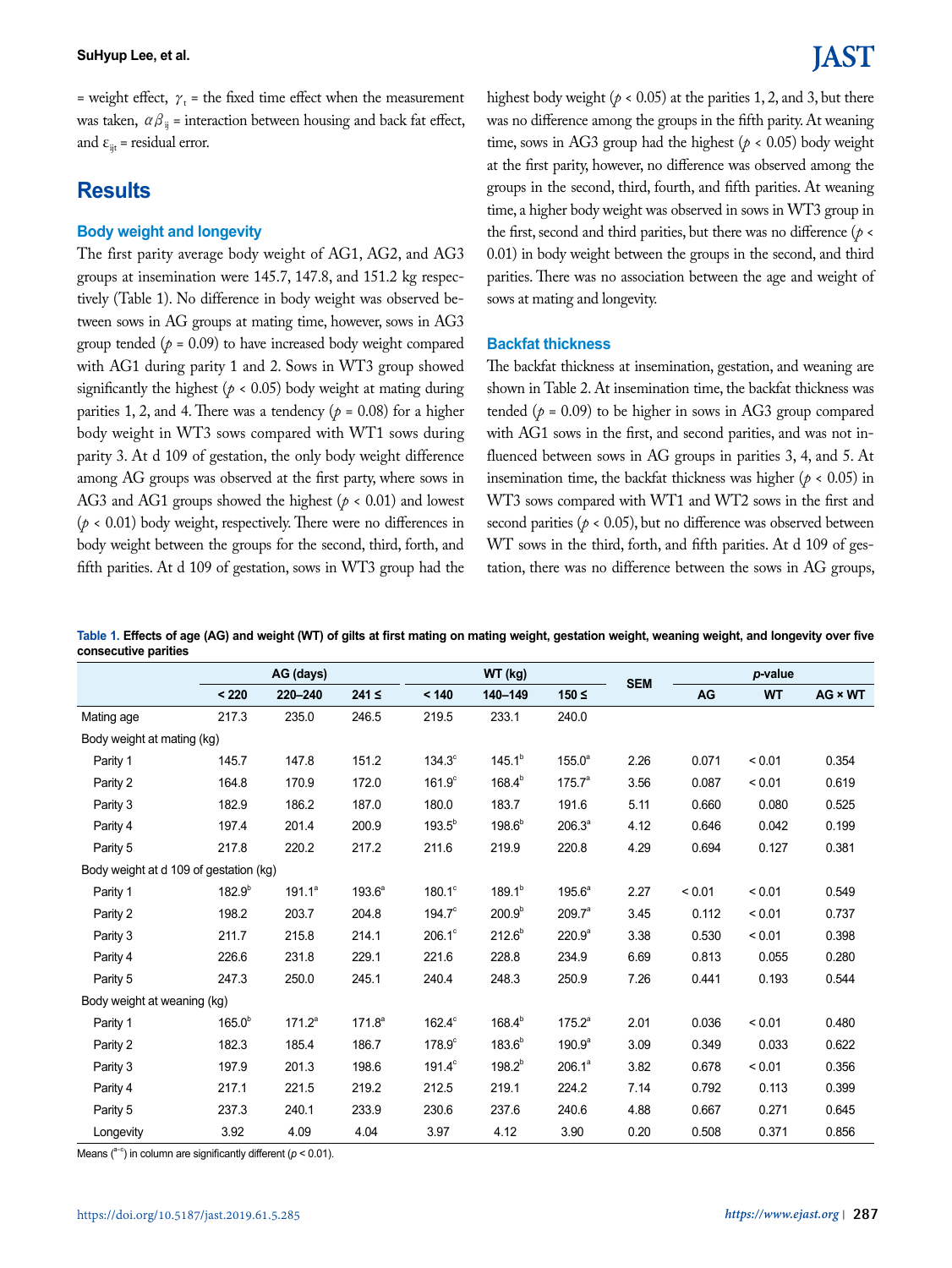|  | Table 2. Effects of age (AG) and weight (WT) of gilts at first mating on backfat thickness (BFT) over five consecutive parities |  |
|--|---------------------------------------------------------------------------------------------------------------------------------|--|
|  |                                                                                                                                 |  |

|                                  | AG (days) |         |            |            | WT (kg)            |            |            | p-value |           |         |
|----------------------------------|-----------|---------|------------|------------|--------------------|------------|------------|---------|-----------|---------|
|                                  | < 220     | 220-240 | $241 \leq$ | < 140      | 140-149            | $150 \leq$ | <b>SEM</b> | AG      | <b>WT</b> | AG × WT |
| BFT at insemination (mm)         |           |         |            |            |                    |            |            |         |           |         |
| Parity 1                         | 15.1      | 15.6    | 16.1       | 14.8       | 15.1               | 16.1       | 0.39       | 0.079   | 0.011     | 0.194   |
| Parity 2                         | 15.5      | 15.8    | 16.4       | 15.2       | 15.2               | 16.4       | 0.41       | 0.086   | 0.043     | 0.756   |
| Parity 3                         | 15.8      | 16.1    | 16.4       | 15.6       | 15.8               | 16.4       | 0.51       | 0.192   | 0.162     | 0.654   |
| Parity 4                         | 16.4      | 17.1    | 17.2       | 16.3       | 17.0               | 17.1       | 0.43       | 0.158   | 0.149     | 0.865   |
| Parity 5                         | 17.8      | 18.4    | 17.5       | 17.4       | 18.2               | 17.8       | 0.69       | 0.310   | 0.382     | 0.282   |
| BFT at day 109 of gestation (mm) |           |         |            |            |                    |            |            |         |           |         |
| Parity 1                         | 17.6      | 19.0    | 19.1       | $17.5^{b}$ | 17.9 <sup>ab</sup> | $19.4^a$   | 0.58       | 0.088   | 0.027     | 0.541   |
| Parity 2                         | 17.4      | 18.4    | 18.8       | 17.4       | 18.0               | 19.0       | 1.26       | 0.438   | 0.400     | 0.670   |
| Parity 3                         | 18.0      | 19.0    | 18.9       | 18.1       | 18.7               | 19.0       | 0.68       | 0.433   | 0.555     | 0.673   |
| Parity 4                         | 19.1      | 20.0    | 19.6       | 18.8       | 19.8               | 19.8       | 1.06       | 0.723   | 0.625     | 0.560   |
| Parity 5                         | 20.0      | 20.7    | 21.2       | 19.7       | 20.4               | 22.8       | 1.89       | 0.922   | 0.364     | 0.759   |
| BFT at weaning (mm)              |           |         |            |            |                    |            |            |         |           |         |
| Parity 1                         | 15.9      | 16.4    | 16.4       | 15.5       | 15.7               | 16.6       | 0.38       | 0.230   | 0.023     | 0.676   |
| Parity 2                         | 16.0      | 16.0    | 16.5       | 15.6       | 15.5               | 16.5       | 0.38       | 0.254   | 0.071     | 0.946   |
| Parity 3                         | 16.3      | 16.8    | 17.0       | 16.3       | 16.8               | 16.7       | 0.67       | 0.644   | 0.785     | 0.924   |
| Parity 4                         | 17.6      | 18.3    | 18.0       | 17.4       | 18.1               | 18.2       | 0.76       | 0.889   | 0.508     | 0.728   |
| Parity 5                         | 18.4      | 19.0    | 18.4       | 17.7       | 18.8               | 18.9       | 0.93       | 0.652   | 0.287     | 0.661   |

Means  $(3,6)$  in column are significantly different ( $p < 0.01$ ).

however, there was a tendency to a slightly higher ( $p = 0.09$ ) backfat thickness in sows in AG3 group at first parity. At d 109 of gestation, the result of the first parity showed a higher ( $p < 0.05$ ) backfat thickness in sows in WT3 group compared with WT1 and there was no difference between WT groups in the rest of parities. At weaning time, there was no difference in sows' backfat thickness between AG groups. At weaning time, the backfat thickness was higher (*p* < 0.05) in WT3 group compared with WT2 and WT1 groups in the first parity. No significant difference was observed between the WT sows in the rest of parities, however, there was a tendency  $(p = 0.09)$  towards increased backfat thickness in sows in WT3 group in the second parity.

#### **Body weight and backfat thickness change**

The effects of the first mating time on sow body weight and backfat change are presented in Table 3. The result of the first parity showed a higher ( $p < 0.05$ ) body weight gain in AG2 sows compared with AG1 during gestation. There was a tendency  $(p =$ 0.07) to a higher body weight gain in WT1 sows at first parity and WT3 at third parity. There was no difference in body weight loss in either AG or WT sows, and only a tendency ( $p = 0.07$ ) for higher body weight loss was observed in AG3 sows compared with AG1. Sows in AG2 group showed a significant  $(p < 0.05)$  positive effect on the backfat gain during gestation compared with AG1 sows in the parity 2 and 3, but only a tendency  $(p = 0.06)$  was observed in backfat gain in the first parity. There was a tendency ( $p = 0.09$ ) to a lower backfat gain for WT1 sows during gestation in parities 1 and 2. A lower ( $p < 0.01$ ) backfat loss was observed in AG1 sows in the first party during lactation. There were increases (*p* < 0.05) or tendencies ( $p = 0.08$ ) toward backfat loss during lactation in WT3 sows in the first and second parity respectively.

#### **Feed intake and litter performance**

The present study showed that the age and weight of gilts at first mating did not influence the feed intake (Table 4), however, there were tendencies ( $p = 0.07$ ) toward a higher feed intake during lactation in AG1 and WT1 sows in the first parity. There were no differences in litter size and the number of weaned piglets among the groups throughout the five consecutive parities.

#### **Blood parameters**

The effects of the first mating time on blood parameters are presented in Table 5. The result of the breeding time showed a tendency ( $p = 0.08$ ) for higher IGF-1 in AG1 sows. A greater IGF-1 was shown in AG1 sows compared with AG3 sows at weaning in the second parity, but no difference was observed in concentration of plasma IGF-1 at farrowing and weaning in the first and third parities. Sows in WT1 group showed a significantly positive effect (*p* < 0.05) on the plasma IGF-1 at breeding time and weaning time in parity 2 compared with WT2 and WT2. There was no variation in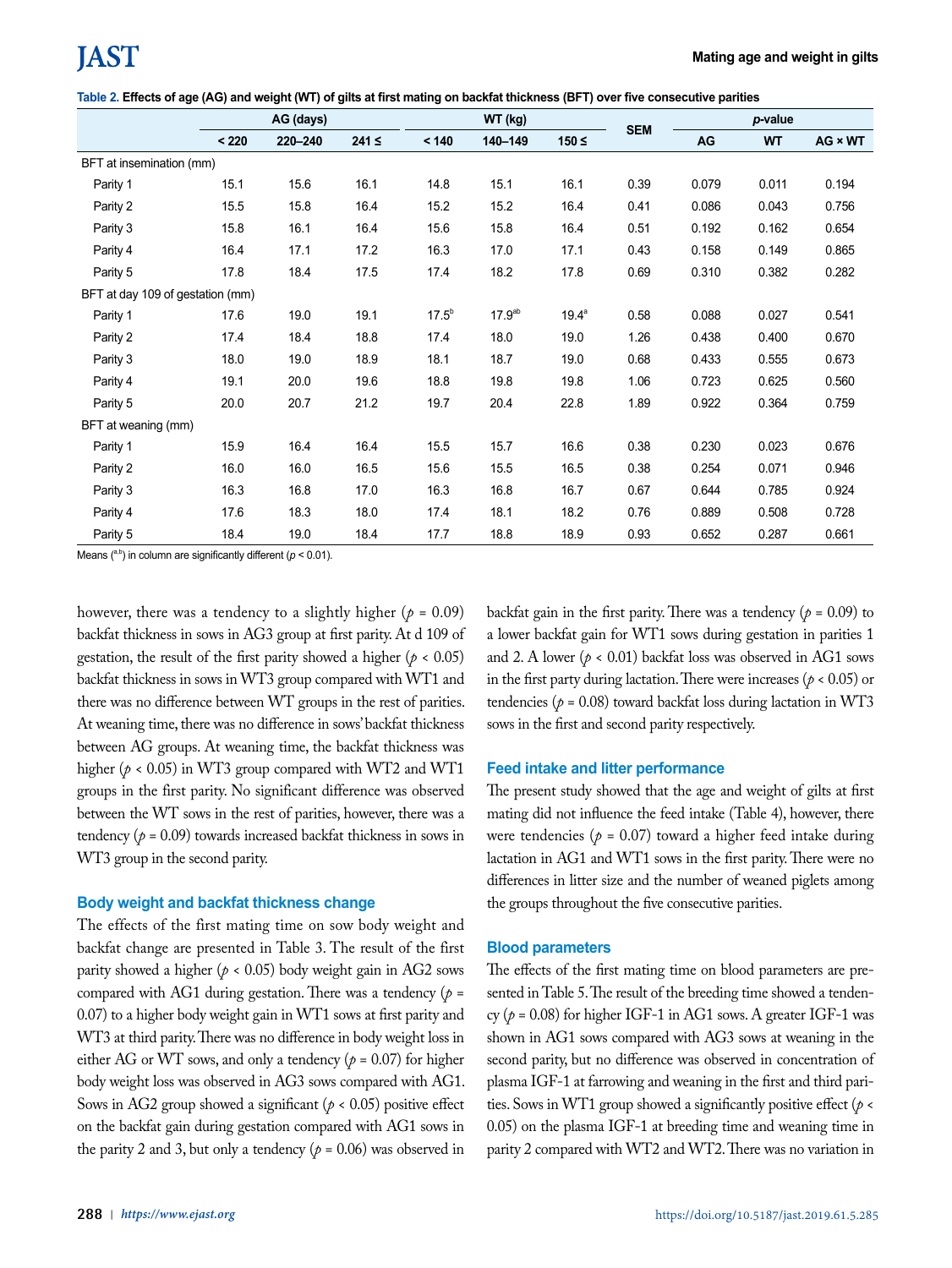**Table 3. Effects of age (AG) and weight (WT) of gilts at first mating on body weight and backfat thickness change during gestation and lactation over five consecutive parities**

|                                        | AG (days)         |                   |                   | WT (kg)    |             |            | p-value    |        |           |                |
|----------------------------------------|-------------------|-------------------|-------------------|------------|-------------|------------|------------|--------|-----------|----------------|
|                                        | < 220             | 220-240           | $241 \leq$        | < 140      | 140-149     | $150 \leq$ | <b>SEM</b> | AG     | <b>WT</b> | $AG \times WT$ |
| Body weight gain during gestation (kg) |                   |                   |                   |            |             |            |            |        |           |                |
| Parity 1                               | $37.2^{b}$        | $43.3^{a}$        | $42.5^{ab}$       | 45.8       | 44.0        | 40.6       | 2.17       | 0.046  | 0.069     | 0.216          |
| Parity 2                               | 33.4              | 32.9              | 32.8              | 32.7       | 32.4        | 34.0       | 2.00       | 0.999  | 0.869     | 0.900          |
| Parity 3                               | 28.8              | 29.6              | 27.1              | 26.1       | 28.9        | 29.3       | 1.62       | 0.133  | 0.095     | 0.545          |
| Parity 4                               | 29.2              | 30.4              | 28.2              | 28.1       | 30.2        | 28.6       | 1.68       | 0.358  | 0.482     | 0.862          |
| Parity 5                               | 29.6              | 29.7              | 27.9              | 28.7       | 28.4        | 30.1       | 1.70       | 0.858  | 0.424     | 0.649          |
| Body weight loss during lactation (kg) |                   |                   |                   |            |             |            |            |        |           |                |
| Parity 1                               | 17.9              | 19.9              | 21.8              | 17.7       | 20.7        | 20.4       | 1.69       | 0.071  | 0.104     | 0.974          |
| Parity 2                               | 15.9              | 18.3              | 18.1              | 15.8       | 17.3        | 18.8       | 1.74       | 0.378  | 0.133     | 0.804          |
| Parity 3                               | 13.8              | 14.6              | 15.5              | 14.7       | 14.4        | 14.8       | 2.59       | 0.921  | 0.968     | 0.700          |
| Parity 4                               | 9.5               | 10.2              | 9.9               | 9.1        | 9.7         | 10.7       | 1.34       | 0.916  | 0.480     | 0.880          |
| Parity 5                               | 10.1              | 9.8               | 11.2              | 9.8        | 10.7        | 10.4       | 1.78       | 0.528  | 0.907     | 0.760          |
| Backfat gain during gestation (mm)     |                   |                   |                   |            |             |            |            |        |           |                |
| Parity 1                               | 2.51              | 3.39              | 2.99              | 2.63       | 2.81        | 3.32       | 0.32       | 0.059  | 0.091     | 0.965          |
| Parity 2                               | 1.90 <sup>b</sup> | 2.61 <sup>a</sup> | $2.39^{ab}$       | $2.23^{b}$ | 2.79        | 2.58       | 0.24       | 0.049  | 0.081     | 0.563          |
| Parity 3                               | $2.20^{b}$        | 2.91 <sup>a</sup> | $2.53^{ab}$       | 2.43       | 2.89        | 2.63       | 0.25       | 0.047  | 0.109     | 0.101          |
| Parity 4                               | 2.70              | 2.92              | 2.40              | 2.56       | 2.71        | 2.66       | 0.28       | 0.568  | 0.851     | 0.103          |
| Parity 5                               | 2.28              | 2.29              | 3.74              | 2.28       | 2.24        | 4.98       | 1.96       | 0.819  | 0.232     | 0.895          |
| Backfat loss during lactation (mm)     |                   |                   |                   |            |             |            |            |        |           |                |
| Parity 1                               | 1.71 <sup>b</sup> | 2.60 <sup>a</sup> | 2.71 <sup>a</sup> | $1.97^{b}$ | $2.23^{ab}$ | $2.82^{a}$ | 0.26       | < 0.01 | 0.021     | 0.703          |
| Parity 2                               | 1.42              | 2.40              | 2.33              | 1.81       | 2.48        | 2.44       | 0.29       | 0.102  | 0.083     | 0.792          |
| Parity 3                               | 1.73              | 2.19              | 1.97              | 1.78       | 1.83        | 2.25       | 0.65       | 0.670  | 0.793     | 0.952          |
| Parity 4                               | 1.47              | 1.77              | 1.60              | 1.46       | 1.66        | 1.64       | 0.111      | 0.849  | 0.872     | 0.941          |
| Parity 5                               | 1.67              | 1.71              | 2.84              | 2.03       | 1.63        | 3.84       | 1.96       | 0.885  | 0.402     | 0.785          |

Means  $(^{a,b})$  in column are significantly different ( $p < 0.01$ ).

plasma concentration of IGF-1 between WT groups in parities 1 and 3. Sows in AG3 group showed a significant ( $p < 0.05$ ) positive effect on the plasma leptin compared with AG1 sows at breeding, farrowing, and weaning in the parity 1, and at farrowing in parity 2, but only a tendency  $(p = 0.08)$  was observed at weaning time in the second parity. Sows in WT3 group showed a higher ( $p < 0.01$ ) plasma leptin compared with WT1 and WT2 sows at breeding, farrowing, and weaning in the parities 1 and 2, but only a tendency  $(p = 0.09)$  was observed at weaning time in the third parity.

#### **Milk composition**

The effects of mating age on colostrum and milk yield in the first parity are presented in Table 6. The first parity colostrum analysis showed that sows in AG1 group had significantly higher ( $p < 0.05$ ) protein and lactose contents compared with AG3. Sows in AG3 and AG2 groups showed the highest ( $p < 0.05$ ) fat and lactose in milk, respectively. There was no difference in colostrum and milk protein among the WT groups. Colostrum and milk fat contents were greater ( $p < 0.05$ ) in WT3 sows compared with WT1, and

there was a tendency ( $p = 0.05$ ) for higher colostrum lactose in WT1 sows compared with WT3 sows in the first parity. There was no significant difference between the age and weight at first mating and protein, fat, and lactose of milk or colostrum in the second and third parities (data not shown).

## **Discussion**

Many gilt development programs recommend that gilts are first bred at a minimum of 210 days of age [12]. However, recent protocols from Europe, in particular Denmark, now recommend that gilts are bred at an older age and heavier weight [13]. It is generally accepted that, age at first exposure to a mature boar seems to be the best predictor of gilt response to puberty [7,8]. The longevity and reproductive performance of current study were not affected by mating age of gilts, therefore mating in lower age (140 d) can be appropriate to achieve the highest performance. Inconsistent to this study, a previous study has shown that gilts are suitable to be inseminated at 135 kg body weight regardless of the backfat thick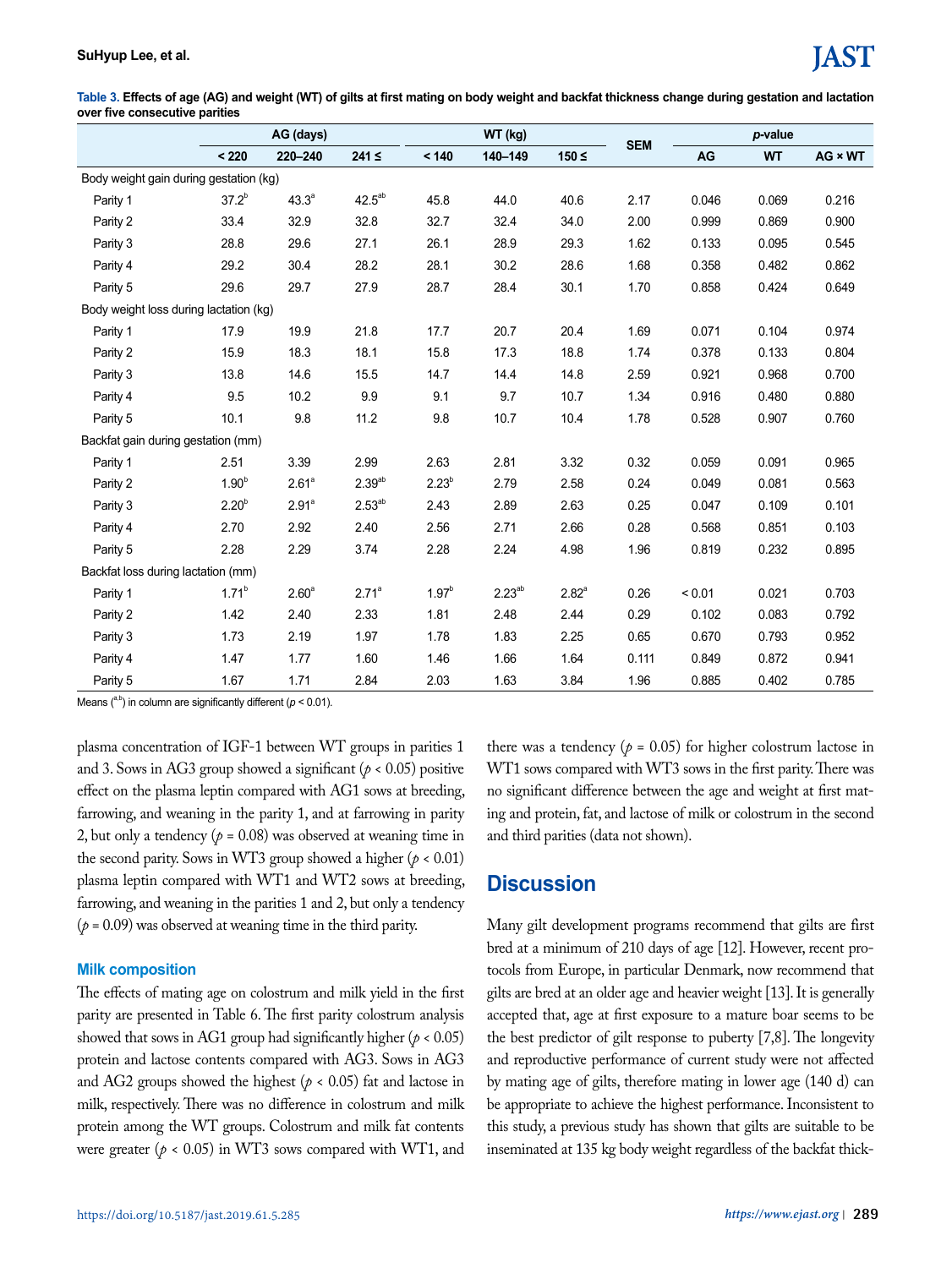**Table 4. Effects of age (AG) and weight (WT) of gilts at first mating on daily feed intake and litter performance during lactation over five consecutive parities**

|                                           | AG (days) |         |            |       | WT (kg) |            |            | p-value |       |         |
|-------------------------------------------|-----------|---------|------------|-------|---------|------------|------------|---------|-------|---------|
|                                           | < 220     | 220-240 | $241 \leq$ | < 140 | 140-149 | $150 \leq$ | <b>SEM</b> | AG      | WT    | AG × WT |
| Daily feed intake during lactation (kg/d) |           |         |            |       |         |            |            |         |       |         |
| Parity 1                                  | 5.38      | 4.95    | 4.76       | 5.39  | 4.96    | 4.87       | 0.24       | 0.069   | 0.093 | 0.438   |
| Parity 2                                  | 6.11      | 5.98    | 5.93       | 6.20  | 5.97    | 5.91       | 0.28       | 0.744   | 0.534 | 0.790   |
| Parity 3                                  | 6.71      | 6.66    | 6.86       | 6.74  | 6.87    | 6.58       | 0.58       | 0.841   | 0.922 | 0.783   |
| Parity 4                                  | 7.29      | 6.86    | 6.66       | 7.10  | 6.98    | 6.75       | 0.59       | 0.524   | 0.945 | 0.785   |
| Parity 5                                  | 6.90      | 6.90    | 6.42       | 6.76  | 6.67    | 6.80       | 0.40       | 0.303   | 0.970 | 0.747   |
| Litter size                               |           |         |            |       |         |            |            |         |       |         |
| Parity 1                                  | 11.6      | 11.6    | 11.6       | 11.3  | 11.6    | 11.7       | 0.23       | 0.903   | 0.451 | 0.678   |
| Parity 2                                  | 11.8      | 11.2    | 11.6       | 11.8  | 11.6    | 11.3       | 0.31       | 0.642   | 0.956 | 0.739   |
| Parity 3                                  | 12.2      | 12.3    | 11.7       | 12.5  | 11.9    | 12.0       | 0.35       | 0.932   | 0.231 | 0.311   |
| Parity 4                                  | 11.4      | 12.0    | 11.9       | 11.9  | 11.4    | 12.0       | 0.43       | 0.160   | 0.344 | 0.736   |
| Parity 5                                  | 11.3      | 11.7    | 11.2       | 11.7  | 10.9    | 11.8       | 0.35       | 0.290   | 0.269 | 0.212   |
| Weaned piglets                            |           |         |            |       |         |            |            |         |       |         |
| Parity 1                                  | 9.7       | 9.7     | 9.8        | 9.6   | 9.9     | 9.7        | 0.18       | 0.891   | 0.740 | 0.864   |
| Parity 2                                  | 9.9       | 10.1    | 10.2       | 10.0  | 10.1    | 10.1       | 0.23       | 0.216   | 0.494 | 0.293   |
| Parity 3                                  | 10.4      | 10.6    | 10.2       | 10.3  | 10.7    | 10.1       | 0.21       | 0.318   | 0.223 | 0.293   |
| Parity 4                                  | 10.4      | 10.4    | 10.4       | 10.5  | 10.4    | 10.3       | 0.21       | 0.701   | 0.300 | 0.192   |
| Parity 5                                  | 10.2      | 9.9     | 10.1       | 10.1  | 10.0    | 10.2       | 0.24       | 0.564   | 0.334 | 0.355   |

#### **Table 5. Effects of age (AG) and weight (WT) of gilts at first mating on blood metabolites of sows over three consecutive parities**

|                       |           | AG (days)         |                    |                   | WT (kg)            |                   |                   | p-value    |       |           |                |
|-----------------------|-----------|-------------------|--------------------|-------------------|--------------------|-------------------|-------------------|------------|-------|-----------|----------------|
|                       |           | < 220             | 220-240            | $241 \leq$        | < 140              | 140-149           | $150 \leq$        | <b>SEM</b> | AG    | <b>WT</b> | $AG \times WT$ |
| Plasma IGF-1 (ng/mL)  |           |                   |                    |                   |                    |                   |                   |            |       |           |                |
| <b>Breeding</b>       |           | 171.8             | 165.1              | 162.9             | $175.6^{\circ}$    | $165.9^{b}$       | $158.3^{b}$       | 3.7        | 0.077 | 0.011     | 0.236          |
| Parity 1              | Farrowing | 158.7             | 153.2              | 154               | 155.9              | 156.4             | 153.6             | 2.67       | 0.344 | 0.625     | 0.347          |
|                       | Weaning   | 161.9             | 156.3              | 157.7             | 159.4              | 158.6             | 157.9             | 1.96       | 0.181 | 0.822     | 0.522          |
| Parity 2              | Farrowing | 154.6             | 151.3              | 150.2             | 153.6              | 151.1             | 151.4             | 1.92       | 0.317 | 0.612     | 0.311          |
|                       | Weaning   | $159.9^{\circ}$   | $155.1^{ab}$       | $153.3^{b}$       | 161.2 <sup>a</sup> | $153.6^{b}$       | $153.5^{b}$       | 1.54       | 0.034 | < 0.01    | 0.289          |
| Parity 3              | Farrowing | 144.7             | 142.1              | 140.7             | 142.9              | 142.6             | 142               | 2.34       | 0.526 | 0.796     | 0.451          |
|                       | Weaning   | 147.9             | 146.8              | 147.1             | 146.8              | 148.1             | 146.9             | 2.13       | 0.944 | 0.866     | 0.417          |
| Plasma leptin (ng/mL) |           |                   |                    |                   |                    |                   |                   |            |       |           |                |
| <b>Breeding</b>       |           | $2.93^{b}$        | 3.17 <sup>ab</sup> | $3.29^{a}$        | $2.81^\circ$       | $3.12^{b}$        | 3.46 <sup>a</sup> | 0.07       | 0.014 | < 0.01    | 0.111          |
| Parity 1              | Farrowing | $2.74^{b}$        | $2.91^{ab}$        | 2.99 <sup>a</sup> | $2.61$ °           | $2.89^{b}$        | $3.14^{a}$        | 0.05       | 0.010 | < 0.01    | 0.185          |
|                       | Weaning   | 2.63 <sup>b</sup> | $2.72^{ab}$        | 2.87 <sup>a</sup> | 2.56 <sup>b</sup>  | $2.67^{b}$        | 2.99 <sup>a</sup> | 0.05       | 0.025 | < 0.01    | 0.298          |
| Parity 2              | Farrowing | $2.85^{b}$        | $2.92^{ab}$        | 3.07 <sup>a</sup> | $2.72^{b}$         | 2.81 <sup>b</sup> | $3.31^{a}$        | 0.05       | 0.026 | < 0.01    | 0.328          |
|                       | Weaning   | 2.73              | 2.82               | 2.91              | $2.64^{b}$         | $2.91^a$          | 2.91 <sup>a</sup> | 0.05       | 0.083 | 0.01      | 0.587          |
| Parity 3              | Farrowing | 2.71              | 2.73               | 2.78              | 2.72               | 2.75              | 2.75              | 0.03       | 0.396 | 0.622     | 0.622          |
|                       | Weaning   | 2.75              | 2.82               | 2.85              | 2.73               | 2.81              | 2.88              | 0.04       | 0.112 | 0.089     | 0.349          |

Means  $(^{a-c})$  in column are significantly different ( $p < 0.01$ ).

IGF, insulin-like growth factor.

ness or age without any negative effects on litter performance over three parities [14]. In contrast, it has been proposed that a longer lifetime productivity is considered in gilts mated at a younger age, nevertheless they have a smaller litter size in the first parity [8]. Furthermore, the result of this study showed that weight at mating also did not affect the longevity and litter performance. It has been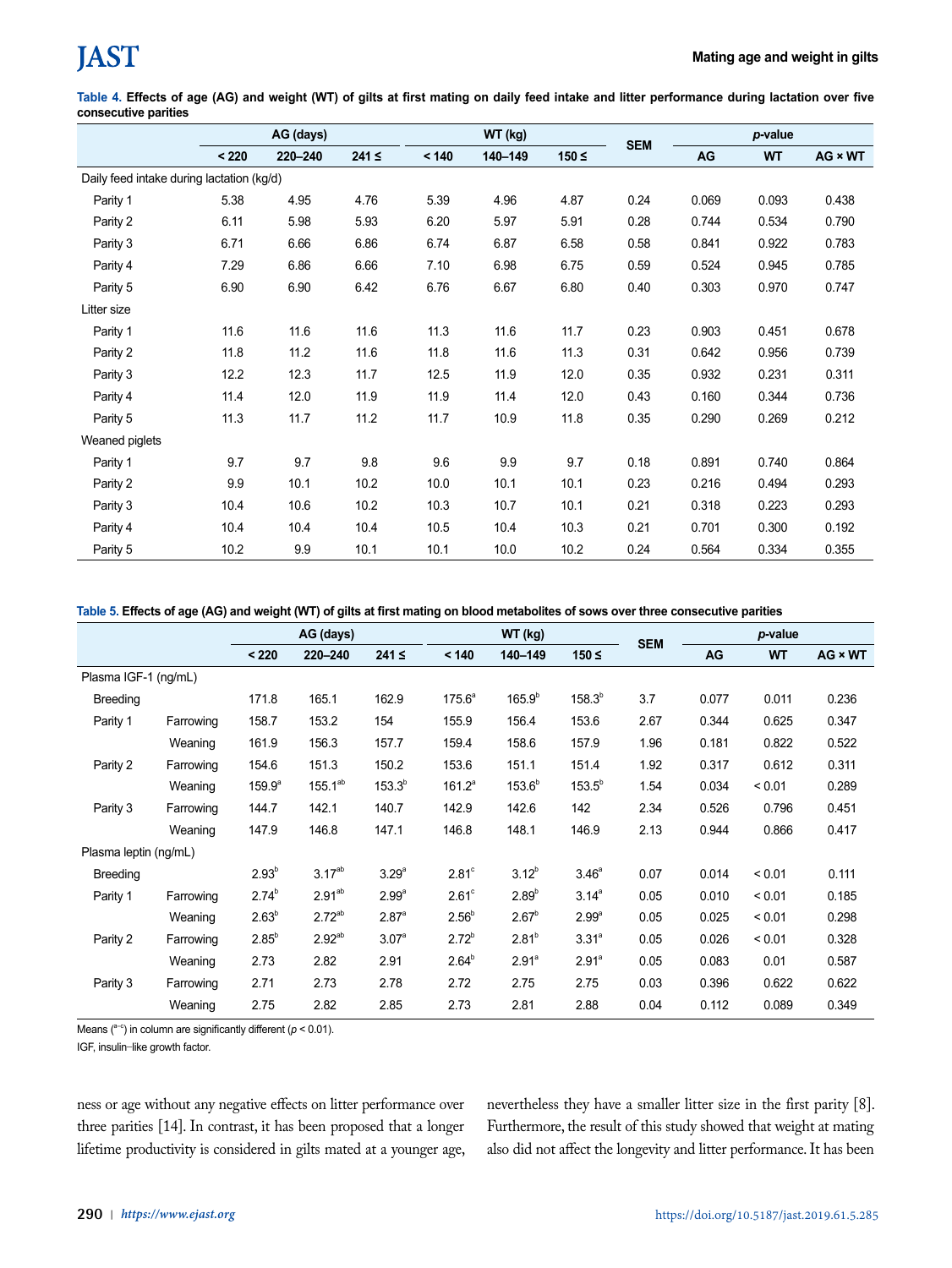|  |  | Table 6. Effects of age (AG) and weight (WT) of gilts at first mating on milk and colostrum compositions of sows in the first parity |  |
|--|--|--------------------------------------------------------------------------------------------------------------------------------------|--|
|--|--|--------------------------------------------------------------------------------------------------------------------------------------|--|

|                 | AG (days)          |                |                   |            | WT (kg)            |                   |            | p-value |           |                |
|-----------------|--------------------|----------------|-------------------|------------|--------------------|-------------------|------------|---------|-----------|----------------|
|                 | < 220              | 220-240        | $241 \leq$        | < 140      | 140-149            | $150 \leq$        | <b>SEM</b> | AG      | <b>WT</b> | $AG \times WT$ |
| Colostrum (q/L) |                    |                |                   |            |                    |                   |            |         |           |                |
| Protein         | $57.1^a$           | $55.2^{ab}$    | $50.3^{b}$        | 55.2       | 52.6               | 54.8              | 1.55       | 0.048   | 0.349     | 0.316          |
| Fat             | 48.9               | 49.5           | 52.2              | $47.1^{b}$ | 50.2 <sup>ab</sup> | 53.3 <sup>a</sup> | 1.31       | 0.208   | 0.011     | 0.159          |
| Lactose         | $54.5^{\circ}$     | $54.3^{a}$     | 49.6 <sup>b</sup> | 53.6       | 53.2               | 51.6              | 1.18       | 0.02    | 0.053     | 0.327          |
| Milk $(g/L)$    |                    |                |                   |            |                    |                   |            |         |           |                |
| Protein         | 53.4               | 53             | 48.8              | 51.3       | 51.6               | 52.3              | 1.97       | 0.256   | 0.824     | 0.567          |
| Fat             | 46.2 <sup>b</sup>  | $47.3^{b}$     | $52.5^a$          | $45.3^{b}$ | $48.1^{ab}$        | 52.6 <sup>a</sup> | 1.26       | 0.012   | < 0.01    | 0.265          |
| Lactose         | 53.7 <sup>ab</sup> | $54.4^{\circ}$ | 50.6 <sup>b</sup> | 54.3       | 52.9               | 51.5              | 0.96       | 0.042   | 0.135     | 0.415          |

Means  $(^{a-c})$  in column are significantly different ( $p < 0.01$ ).

stated that growth rate and body weight of gilts are more correlated to litter size in the first parity than the total farrowing rate [12]. A higher production cost is expected for gilts mated older and heavier due to higher body weight and likely higher maintenance requirements during their lifetime [4]. The insignificant results in this study may be due to choosing a short range for age and weight at insemination. The gilts inseminated < 220 days of age at lower than 140 kg body weight showed no reproductive performance compared with older and heavier gilts, with an expectation of lower maintenance costs. Therefore, considering the cost of maintenance, the younger age and lighter weight would be the most efficient mating condition for gilts.

Apart from age and body weight, backfat thickness is one of the most important parameters for selecting female pigs in breeding herds due to its role in reproductive performances. Backfat thickness in pigs is commonly used as a predictor of fat quantity and lean content. Lavery et al. [15] reported that lactating sows in their first parity are more sensitive to the loss of backfat than multiparous sows. Adequate amount of adipose tissue at the first service in gilts was shown to increase piglets born alive and total litter size in three subsequent parities [16]. It has been postulated, however, excessive body fat reserve stimulates reproductive failure, such as farrowing difficulties, stillborn piglets [14], higher culling rate, particularly because of locomotion difficulties [8]. However, these reports are not in agreement with the result of this study. In recent references such as Lavery et al. [15] study, a large range of gilt age and gilt body weight and backfat to find the most appropriate index of mating time, and their study did not show a reliable result for the best mating time that is supported by the result of the current study. However, they suggested that a minimum weight and backfat have to be achieved to ensure gilts puberty.

The tendency for lower FI in older  $(≥ 240)$  or heavier  $(≥ 150)$ gilts in the first parity may be associated with higher plasma leptin. In agreement with the result of this study, the definite negative influence of body weight and backfat of sows on feed intake during lactation has been confirmed [15]. A logical consequence of the tendency for higher feed intake in lighter gilts is a lower backfat thickness and lower plasma leptin levels [17], which directly affects the appetite, and presumably lower feed intake. Leptin mostly secrete from adipose tissue that has been detected as an effective hormone on reproduction action and FI regulation in sows. Here we report that older and heavier gilts had a higher backfat thickness, consequently greater adipose tissue. Earlier reports in pigs found the connection between leptin concentration and feed intake [18]. This suggests that reduction of feed intake in sows can be affected by the increase of leptin concentration. In our study, although the leptin was affected in WT sows at the second parity, some decrease in feed intake was expected in heavier sows but no significant difference was detected between the groups.

There are conflicting results in the studies regarding the mating age and litter performance. The result of the present study did not show any significant differences among the groups. In contrast, the influence of the percentage of repeat breeding has been investigated and gilts with a lower age at first mating had a higher percentage of repeat breeding [19]. On the other hand, Calderon Diaz et al. [20] reported that the age of gilts did not affect puberty time and also there is not any correlations between age at puberty and BW, and performance of gilts. This is in agreement with the result of this study that shows a short range of age around 230 d and weight of 145 kg in gilts at insemination had no effects on longevity and litter size.

Blood metabolites may account as indicators of the metabolic status of gilts to help the best gilts selection. In the current study, greater plasma leptin concentration at insemination time was associated with the age of gilts. This difference in plasma leptin was consistently apparent at farrowing and weaning times, supporting similar results in the study of Valros et al. [21], where a higher saliva leptin was detected in heavy sows. Clearly, in swine, the correlation between circulating leptin in plasma and adipose tissue mass have been recognized as a potent regulator of reproductive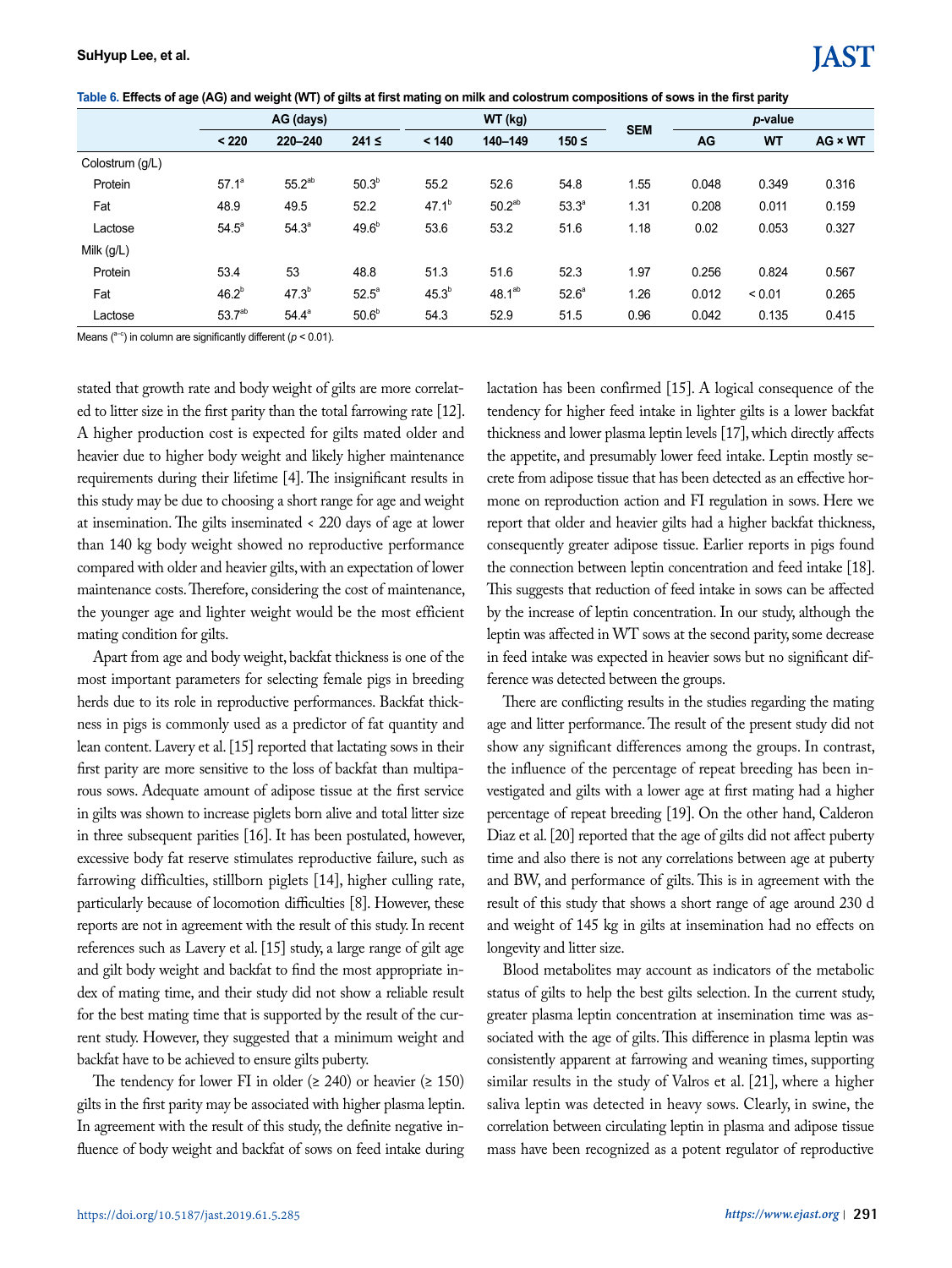## **JAST**

neuroendocrine axis in gilts [18]. Negative energy balance rapidly decreases the concentration of adipose tissue and plasma leptin. Therefore, the greater adipose tissue increases circulating plasma leptin due to a long-period of positive energy balance, as it has been shown in our study that leptin level increased in sows with higher body weight. In the current experiment, gilts with mating at a younger age (< 220 d of age) had lower plasma leptin at breeding, farrowing and weaning time compared with those mated at an older age similar to results reported by Quesnel et al. [17]. It does not seem that the main function of leptin is to prevent obesity, however, it can be a physiological response to adapt the sows to starvation. One item to consider in our study was that we measured plasma Leptin and IGF-1 only for three parities to recognize the second parity syndrome in affected sows. The role of plasma leptin and IGF-1 in controlling the rate of growth and onset of puberty have been recognized.

## **Conclusion**

In conclusion, body weight and plasma leptin of sows were influenced by age and weight of gilts at the first mating, but it is unlikely that longevity and litter performance are affected by age or weight of gilts at first mating. Therefore, a lower mating age (220 d) and weight (140 kg) seem to be more efficient.

#### **Competing interests**

No potential conflict of interest relevant to this article was reported.

#### **Funding sources**

Not applicable.

#### **Acknowledgements**

This work was carried out with the support of Cooperative Research Program for Agriculture Science and Technology Development (Project No. PJ00941003), Rural Development Administration, Korea.

#### **Availability of data and material**

Upon reasonable request, the datasets of this study can be available from the corresponding author.

### **Authors' contributions**

Conceptualization: Chae BJ, Kim YH. Data curation: Lee JH, Lee SH. Formal analysis: Kim MJ. Methodology: Kim KY, Choi YH. Software: Hosseindoust A. Validation: Lee JH, Lee SH.

Investigation: Kim KY, Lee SH. Writing - original draft: Lee JH. Writing - review & editing: Hosseindoust A.

#### **Ethics approval and consent to participate**

The project underwent proper ethical standards and the experiments (KW-170519-1) were approved by the Institutional Animal Care and Use Committee of Kangwon National University, Chuncheon, Korea.

### **ORCID**

| https://orcid.org/0000-0001-8996-3740<br>SuHyup Lee          |  |
|--------------------------------------------------------------|--|
| Abdolreza Hosseindoust https://orcid.org/0000-0001-9191-0613 |  |
| https://orcid.org/0000-0003-4710-4731<br>YoHan Choi          |  |
| https://orcid.org/0000-0001-6950-0458<br>MinJu Kim           |  |
| https://orcid.org/0000-0002-3723-2978<br>KwangYeol Kim       |  |
| https://orcid.org/0000-0002-7937-7817<br>JunHyung Lee        |  |
| https://orcid.org/0000-0002-9850-8894<br>YoungHwa Kim        |  |
| https://orcid.org/0000-0002-8570-698X<br>ByungJo Chae        |  |

## **References**

- 1. Engblom L, Lundeheim N, Dalin AM, Andersson K. Sow removal in Swedish commercial herds. Livest Sci. 2007;106:76- 86.
- 2. Quinn AJ, Green LE, Lawlor PG, Boyle LA. The effect of feeding a diet formulated for developing gilts between 70 kg and –140 kg on lameness indicators and carcass traits. Livest Sci. 2015;174:87-95.
- 3. Yang KY, Jeon JH, Kwon KS, Choi HC, Kim JB, Lee JY. Effect of different parities on reproductive performance, birth intervals, and tail behavior in sows. J Anim Sci Technol. 2019;61:147-53.
- 4. Patterson JL, Beltranena E, Foxcroft GR. The effect of gilt age at first estrus and breeding on third estrus on sow body weight changes and long-term reproductive performance. J Anim Sci. 2010;88:2500-2513.
- 5. Casey T, Harlow K, Ferreira CR, Sobreira TJP, Schinckel A, Stewart K. The potential of identifying replacement gilts by screening for lipid biomarkers in reproductive tract swabs taken at weaning. J Appl Anim Res. 2018;46:667-76.
- 6. Koketsu Y, Takahashi H, Akachi K. Longevity, lifetime pig production and productivity, and age at first conception in a cohort of gilts observed over six years on commercial farms. J Vet Med Sci. 1999;61:1001-5.
- 7. Amer PR, Ludemann CI, Hermesch S. Economic weights for maternal traits of sows, including sow longevity 1. J Anim Sci. 2014;92:5345-57.